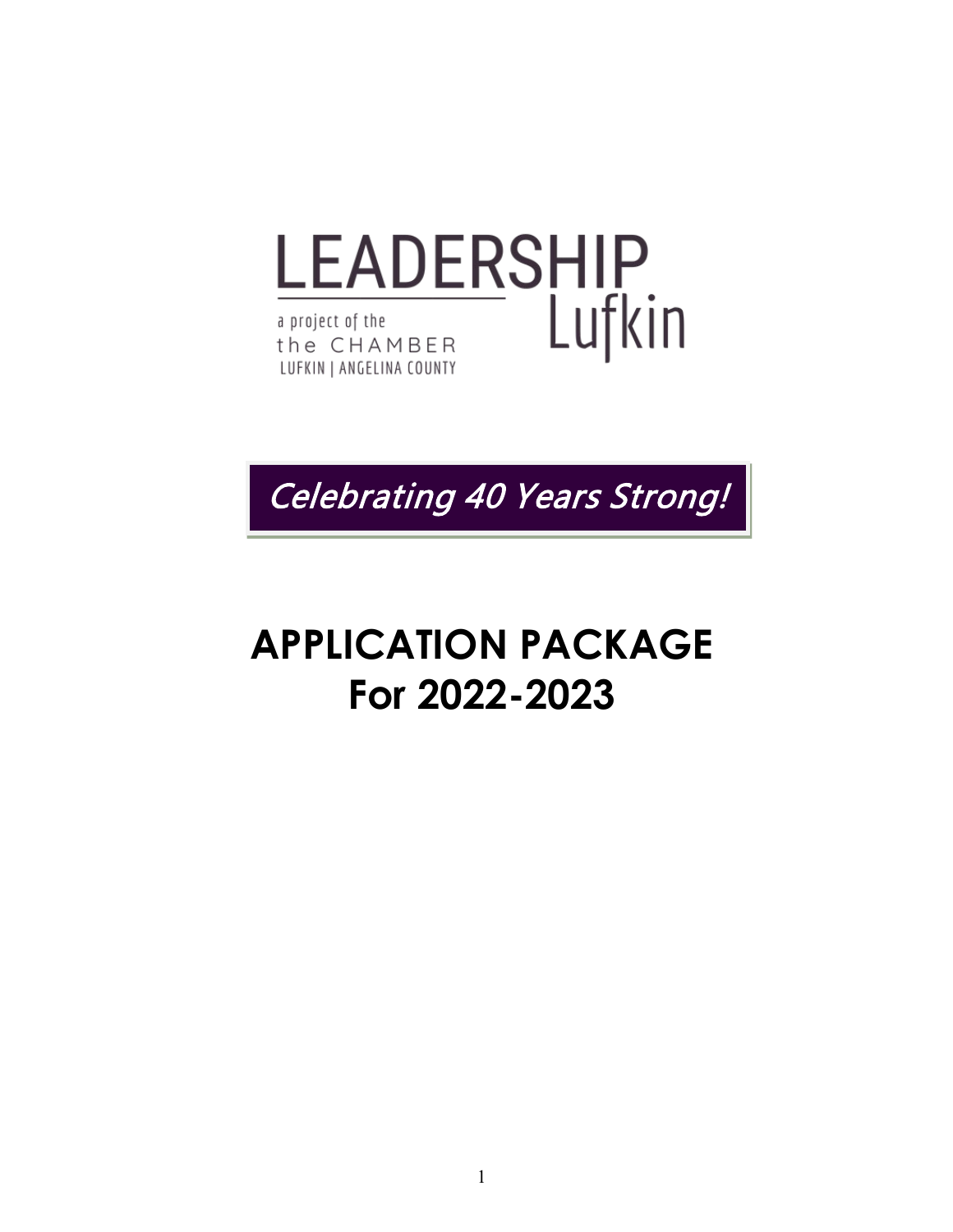

#### **THE MISSION:**

The Leadership Lufkin Program is designed to identify and educate the existing and potential leaders of Lufkin and Angelina County.

#### kin and Angelina County. **THE PROGRAM:**

Leadership Lufkin will consist of 9 sessions held monthly on designated Thursdays from September through May each year. Sessions will cover such topics as leadership skills, city and county government, economic development, health care, safety, community services, quality of life, and the history and future of our county. Most sessions will begin at 7:45 AM and end around 5:00 PM with lunch provided. The time may vary depending on what events are scheduled for the day.

#### **APPLICANT ELIGIBILITY:**

- Must be 21 years or older.
- Must live or work fulltime in Angelina County.
- Must obtain approval from CEO or Senior Executive where applicant works.
- Must show the desire and enthusiasm to be involved in the community and become a leader.
- Must **complete in full** the application and consent forms and submit before the deadline.
- Must be able to pay the non-refundable \$1200 tuition for the program prior to the retreat or be the recipient of a scholarship to provide the tuition.
- Must be available to attend all sessions, activities, required volunteering and extracurricular requirements listed in the packet.

#### **APPLICATION PROCESS**

- **Applications will be available on March 4th with a submission deadline of 5:00 PM on May 20, 2022.**
- Applications will be available at [http://www.lufkintexas.org](http://www.lufkintexas.org/) at the Lufkin/Angelina County Chamber of Commerce at 1615 S. Chestnut.
- If financial assistance is requested, please attach the scholarship request to the front of the application.
- All applications must be turned in to the Chamber of Commerce by 5:00 PM on May 20, 2022. Applications will not be accepted after this time unless the deadline has been extended by the Chamber of Commerce.
- **Do not enclose the fee with the application. Fees will not be accepted until the class has been selected.**
- Applications must be **completed in full** to be accepted.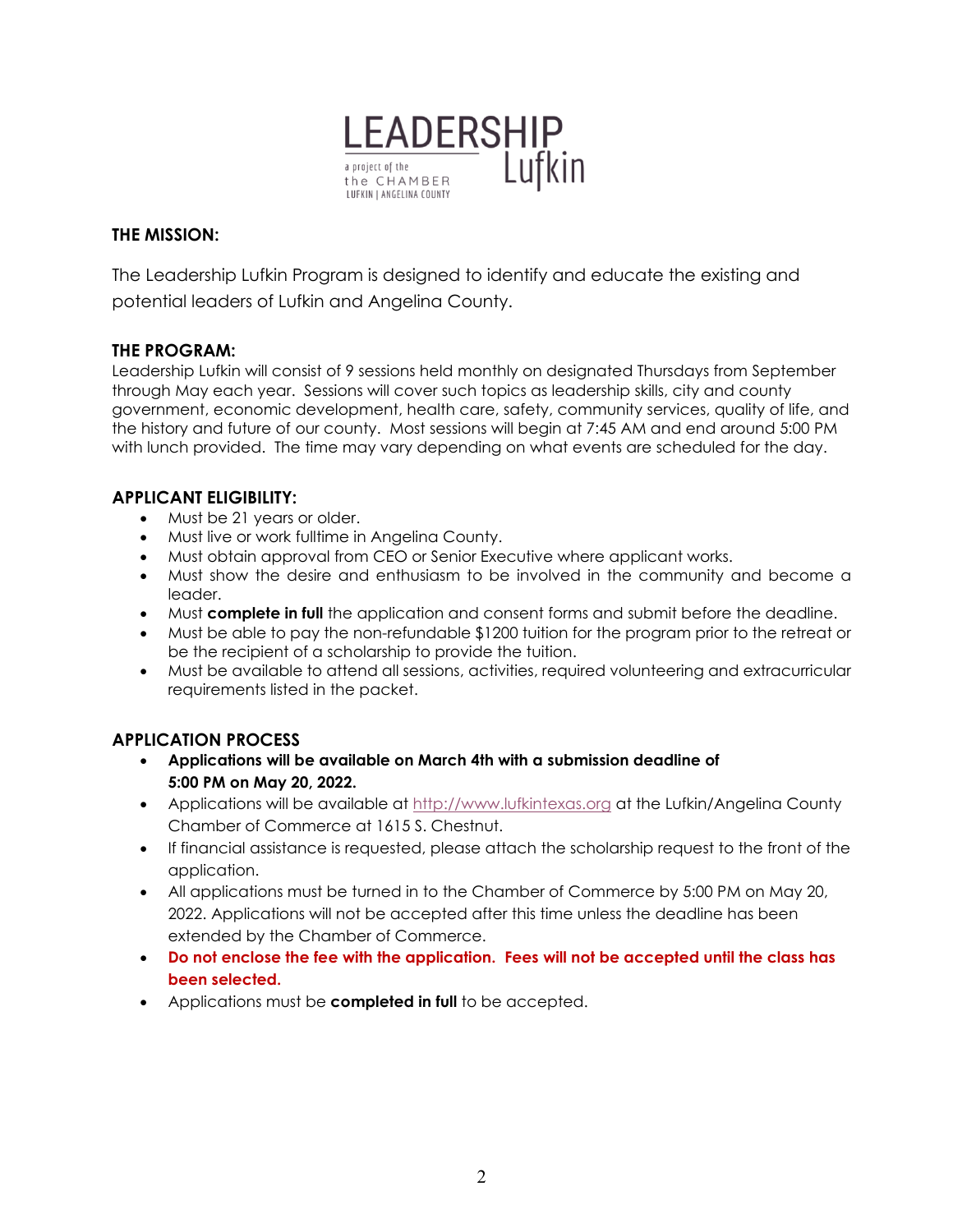#### **SELECTION PROCESS**

- **Applications will be available on March 4, 2022 with a submission deadline of 5:00 PM on May 20, 2022.**
- **Class selection will be made from the first 25 qualified applicants with Chamber members receiving priority.**
- Applicants that are Chamber members will have first right for class selection. Non-member applicants will be selected from the balance of 25 qualified applications.
- Chamber of Commerce members in the Chamber Chairman's Circle Membership Level will have first right of refusal in the class.
- Applications are logged in as they arrive so there is a record of the time and date for each application.
- Only **completed** applications will be considered.
- The Leadership Lufkin Committee will review applications for completeness and qualification and make recommendations to the Chamber Board of Directors for approval of class selection.
- The Chamber Board will have the final determination and approval of the Leadership Lufkin class. This includes the right to determine if an applicant qualifies or is not representative of the Leadership Lufkin program.
- All applications will remain confidential and will be used only for the purpose of the Leadership Lufkin program.

#### **NOTIFICATION PROCESS**

- Applicants will be notified in writing of their acceptance into the program by **July 1, 2022.**
- Applications that were not within the first 25 qualified applications will be notified in writing, as well.
- Applications that were not within 25 will be retained and prioritized for next year's program.

**The following application must be completed in full and returned to the Lufkin/ Angelina County Chamber of Commerce by 5:00 PM on May 20, 2022 before application will be considered for the program.**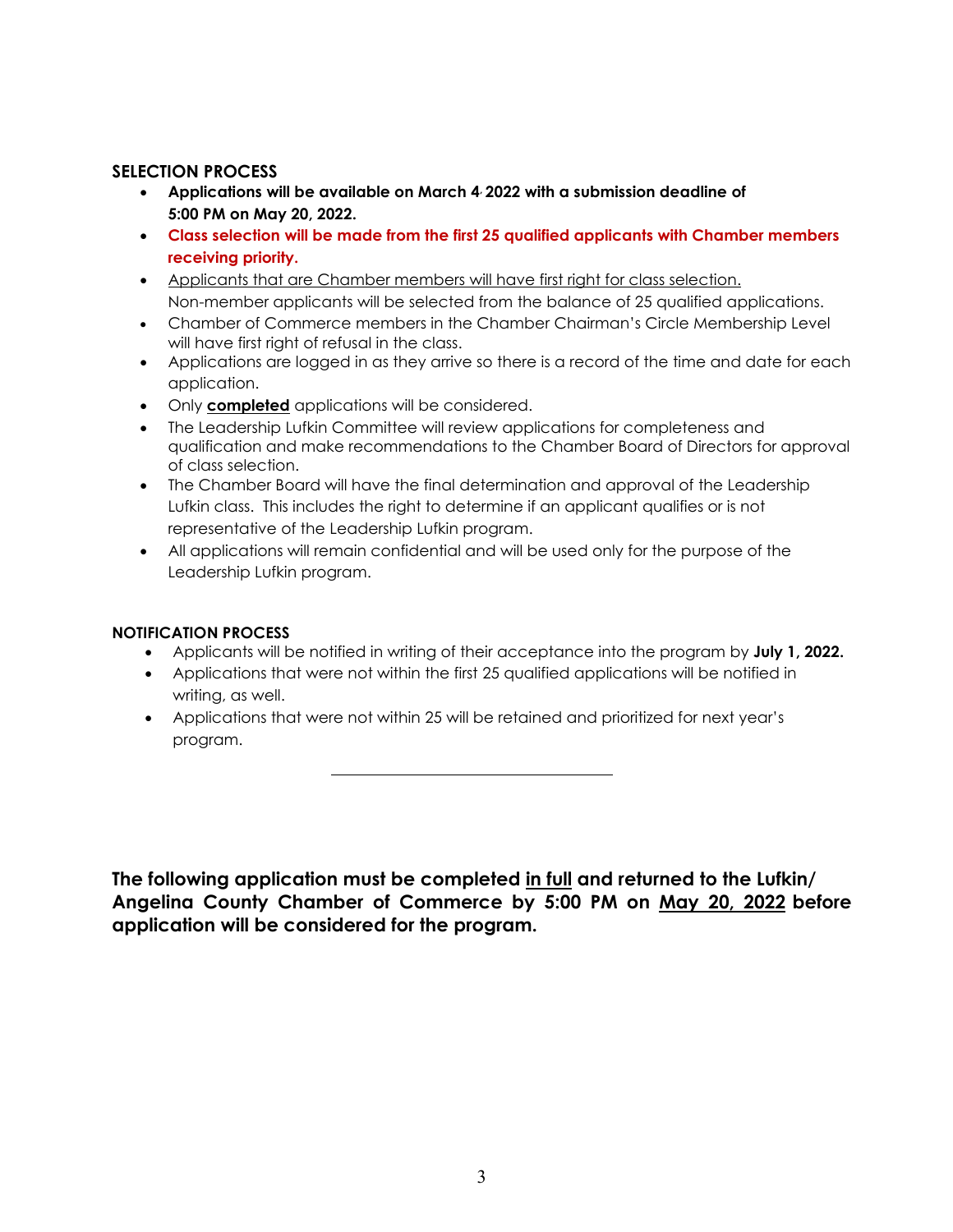

#### **Please Note: Class selection will be made from the first 25 qualified applicants with Chamber members receiving priority.**

## **PERSONAL DATA**

| COMPANY:                         |          |           |
|----------------------------------|----------|-----------|
| <b>BUSINESS MAILING ADDRESS:</b> |          | ZIP CODE: |
| <b>BUSINESS PHONE:</b>           | $FAX#$ : |           |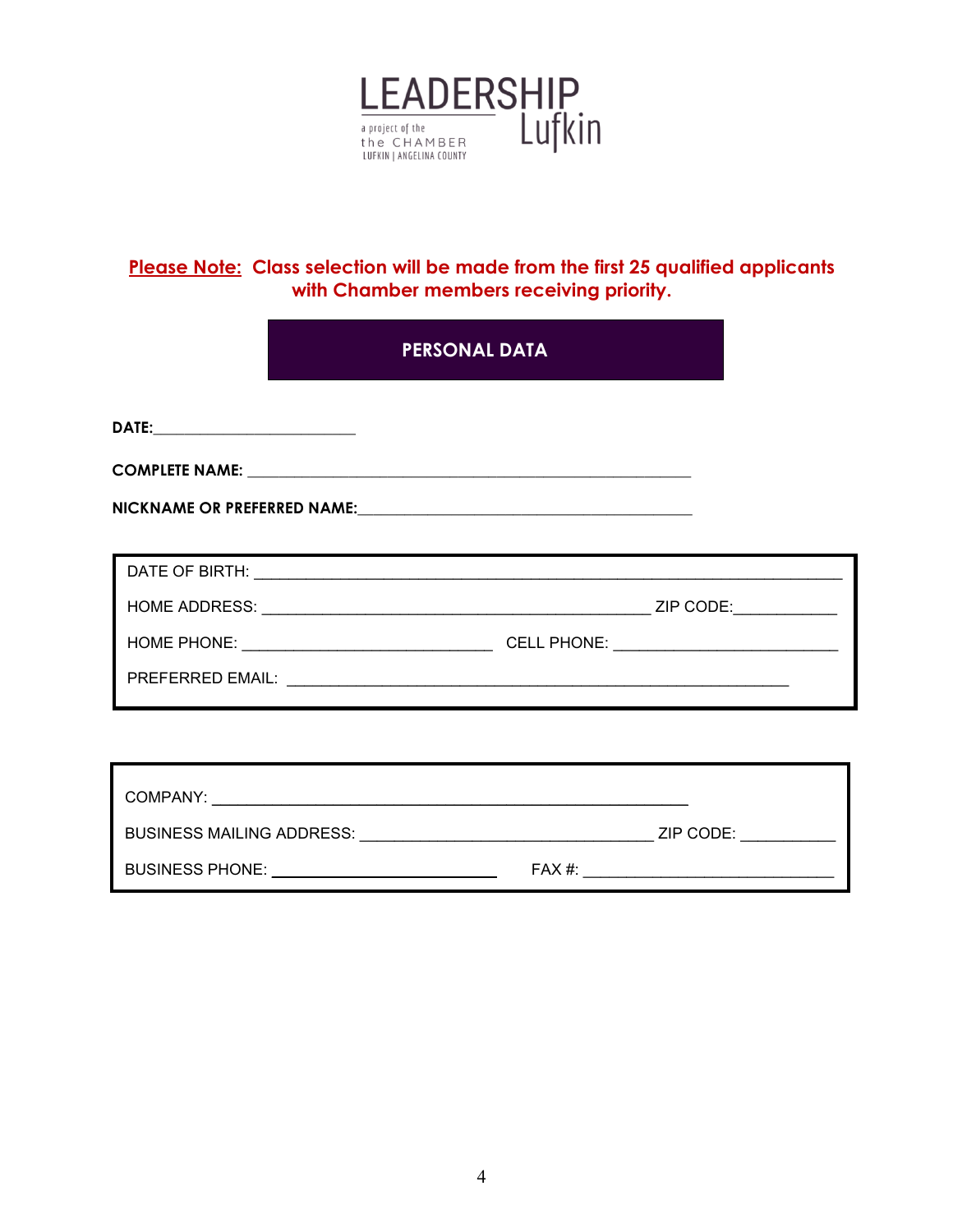| POLO-STYLE SHIRT SIZE: (These are men's and women's sizes—not unisex sizes) |  |  |  |  |  |             |
|-----------------------------------------------------------------------------|--|--|--|--|--|-------------|
| (CIRCLE ONE) SMALL MEDIUM LARGE XL XXL                                      |  |  |  |  |  | <b>XXXL</b> |
|                                                                             |  |  |  |  |  |             |
|                                                                             |  |  |  |  |  |             |
|                                                                             |  |  |  |  |  |             |
|                                                                             |  |  |  |  |  |             |
|                                                                             |  |  |  |  |  |             |
|                                                                             |  |  |  |  |  |             |
|                                                                             |  |  |  |  |  |             |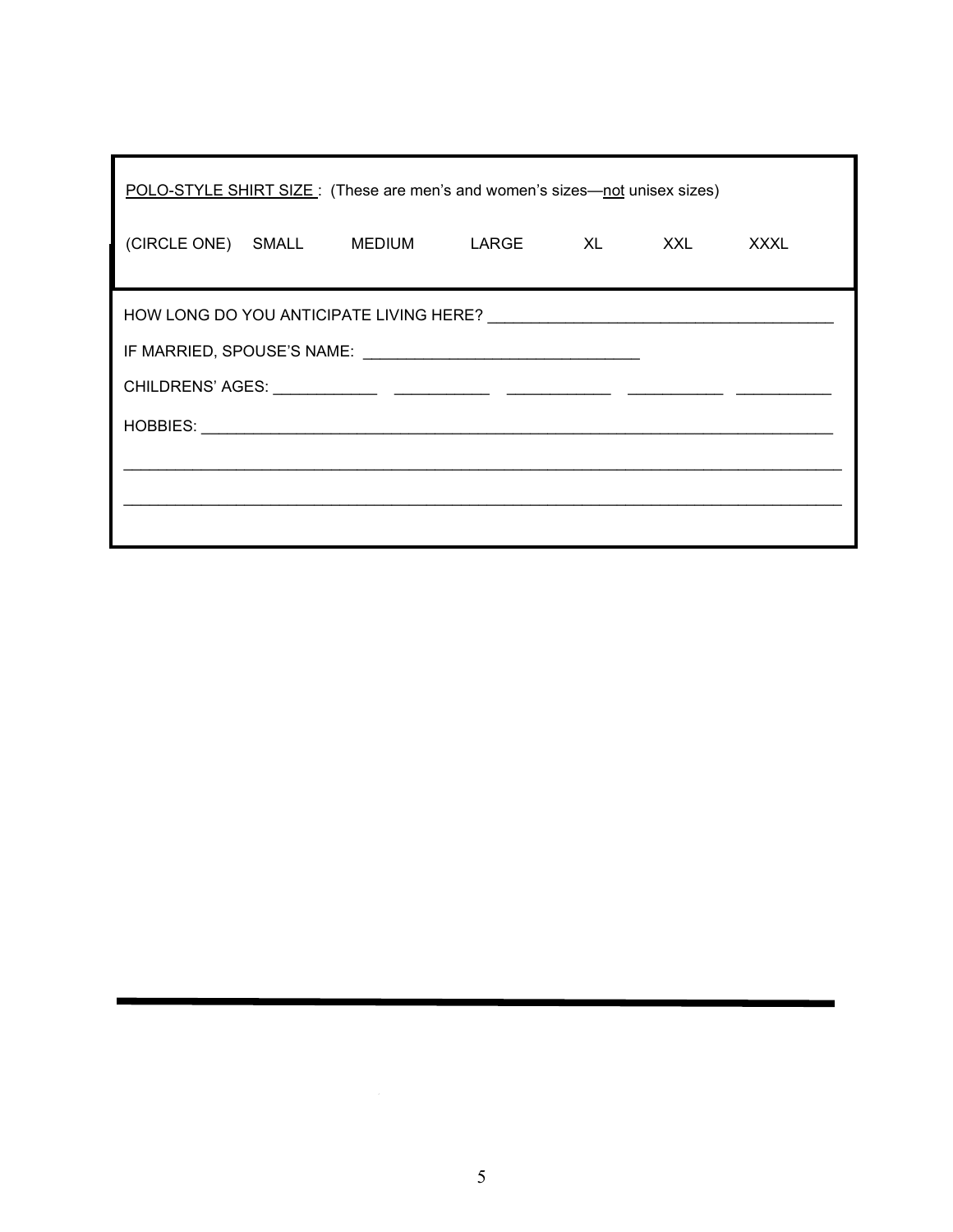# **EMPLOYMENT**

|                                                                                   | Service Date______________ |
|-----------------------------------------------------------------------------------|----------------------------|
|                                                                                   |                            |
|                                                                                   |                            |
| Briefly describe the responsibilities of your employment: _______________________ |                            |
|                                                                                   |                            |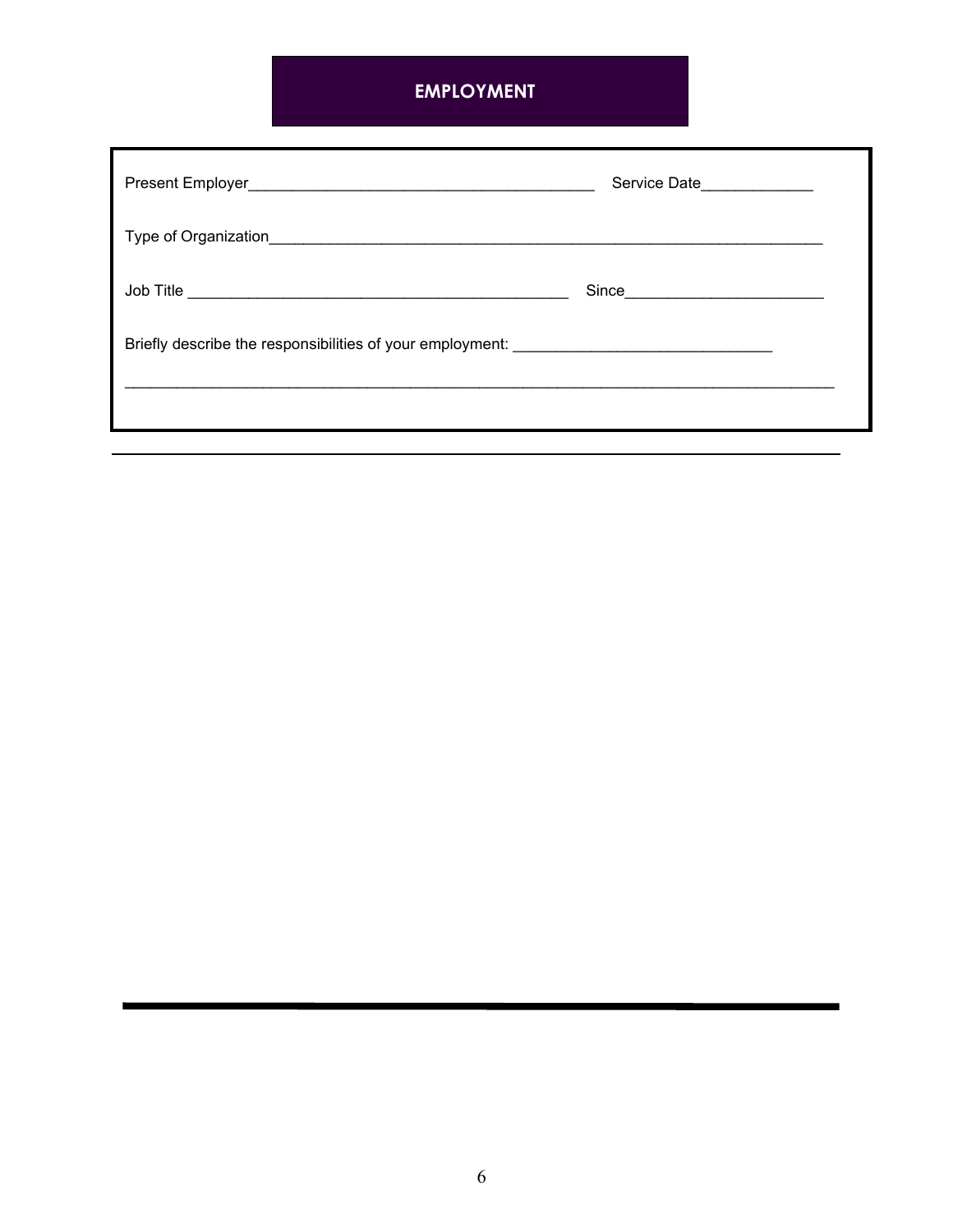### **COMMUNITY INVOLVEMENT**

#### (Information gathered from questions A - C will assist with the operation of the Board Shadowing Program.)

#### **A. What is your involvement in the community at this time?**

| Organization | <b>Assignment/Position</b> |
|--------------|----------------------------|
|              |                            |
|              |                            |
|              |                            |
|              |                            |

**B. How much time, if any, do you commit to volunteer work each month?**

**\_\_\_\_\_\_\_\_\_\_\_\_\_\_\_\_\_\_\_\_\_\_\_\_\_\_\_\_\_\_\_\_\_\_\_\_\_\_\_\_\_\_\_\_\_\_\_\_\_\_\_\_\_\_\_\_\_\_\_\_\_\_\_\_\_\_\_\_\_\_**

**C. In what kinds of volunteer activities would you like to become involved in the future?**

**\_\_\_\_\_\_\_\_\_\_\_\_\_\_\_\_\_\_\_\_\_\_\_\_\_\_\_\_\_\_\_\_\_\_\_\_\_\_\_\_\_\_\_\_\_\_\_\_\_\_\_\_\_\_\_\_\_\_\_\_\_\_\_\_\_\_\_\_\_\_\_\_\_\_**

**\_\_\_\_\_\_\_\_\_\_\_\_\_\_\_\_\_\_\_\_\_\_\_\_\_\_\_\_\_\_\_\_\_\_\_\_\_\_\_\_\_\_\_\_\_\_\_\_\_\_\_\_\_\_\_\_\_\_\_\_\_\_\_\_\_\_\_\_\_\_\_\_\_\_**

**D. Have you been through the Leadership Tomorrow program? \_\_\_\_\_ Yes \_\_\_\_\_ No If so, did you graduate? \_\_\_\_\_\_\_\_\_\_\_\_\_ What year? \_\_\_\_\_\_\_\_- \_\_\_\_\_\_\_\_**

**\_\_\_\_\_\_\_\_\_\_\_\_**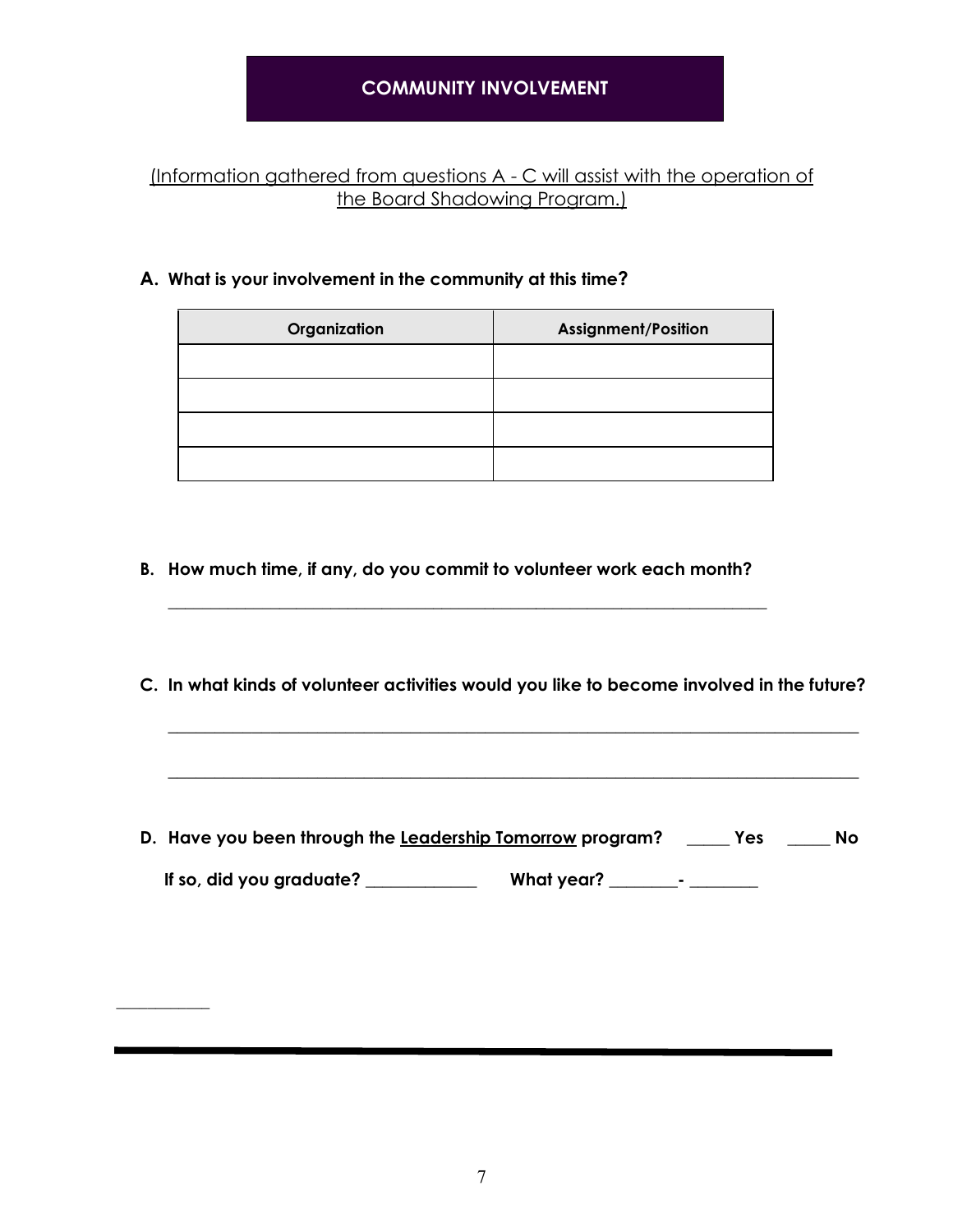# **COMMUNITY AWARENESS & PERSONAL GROWTH**

(Information gathered from questions A - C will assist with the planning of each session.)

A. Please explain (1) why you want to be in the Leadership Lufkin Program and (2) why you are a good candidate for the Program?

- B. What leadership skills do you bring to the class?
	- 2.  $\qquad \qquad$
	-

C. What skills do you hope to gain from your participation in the program?

| c<br>-  |  |  |
|---------|--|--|
| ∍<br>ш. |  |  |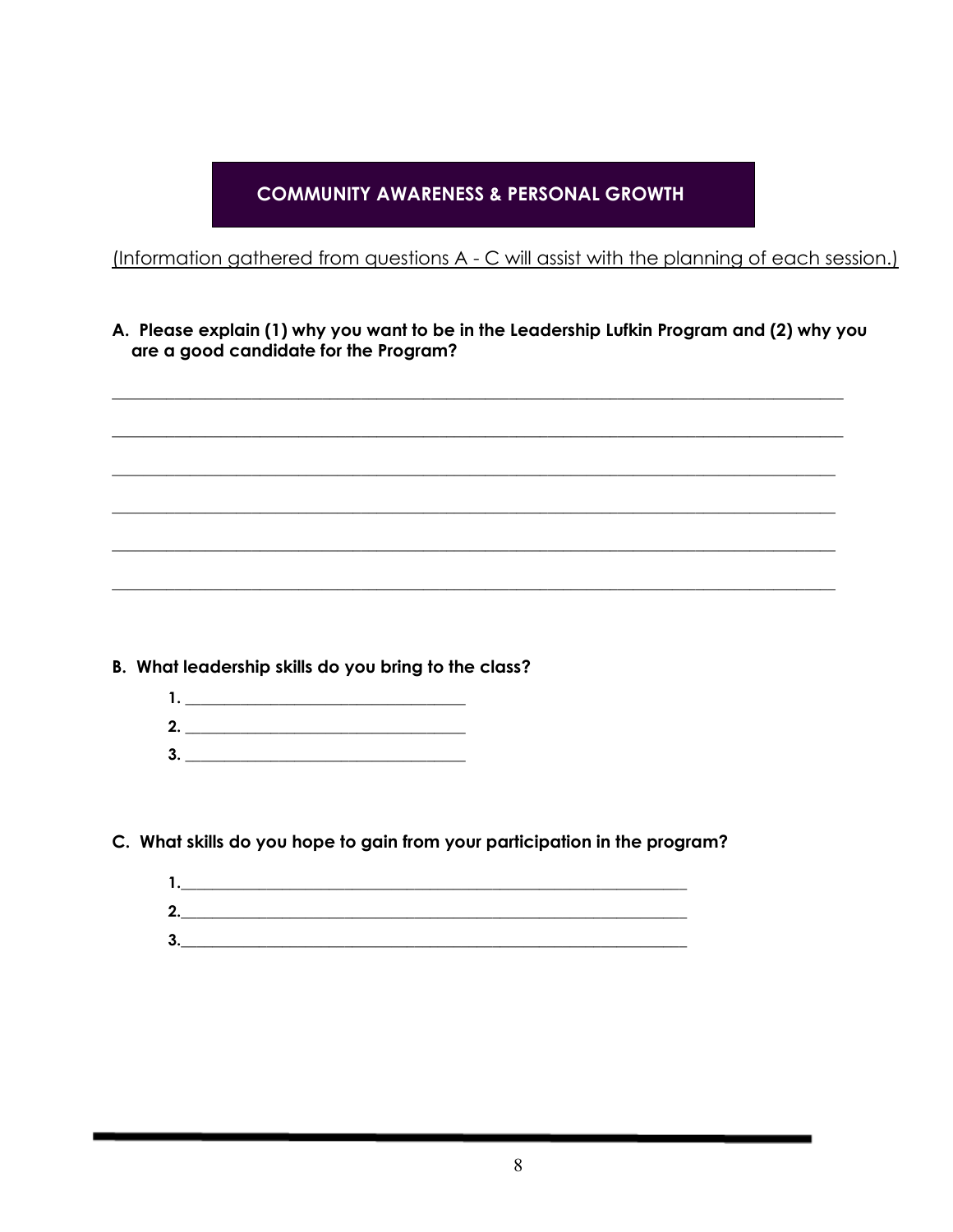### **EMPLOYER/SPONSOR COMMITMENT**

#### **EMPLOYER COMMITMENT**

This application has the approval of this organization. The applicant has our full support which includes the time required away from work to participate in the program, including the opening retreat, all monthly sessions, 3-day Austin trip, volunteering at the Texas State Forest Festival (5 hours) and, class community service project, and the graduation celebration. Thank you for your generous cooperation on this!

| Name/ Title: | <u> 1999 - Jan Barbara, manazarta bashkar (h. 1989).</u>                                            |  |
|--------------|-----------------------------------------------------------------------------------------------------|--|
|              |                                                                                                     |  |
| Company:     | the contract of the contract of the contract of the contract of the contract of the contract of the |  |

| <b>SPONSOR COMMITMENT</b>                                                                                                                                                                                                           |  |
|-------------------------------------------------------------------------------------------------------------------------------------------------------------------------------------------------------------------------------------|--|
| As the sponsor for this applicant, I agree to pay \$1200 in <b>non-refundable</b> tuition costs for this<br>applicant to participate in the program. Your participation makes this program possible!                                |  |
| Name/Title:                                                                                                                                                                                                                         |  |
|                                                                                                                                                                                                                                     |  |
|                                                                                                                                                                                                                                     |  |
| <b>Billing Address:</b> The contract of the contract of the contract of the contract of the contract of the contract of the contract of the contract of the contract of the contract of the contract of the contract of the contrac |  |
| Email Address: The Manuscripture of the Manuscripture of the Manuscripture of the Manuscripture of the Manuscripture of the Manuscripture of the Manuscripture of the Manuscripture of the Manuscripture of the Manuscripture       |  |
| Please note: This fee is not refundable.                                                                                                                                                                                            |  |

**Note:** If participant is self-sponsoring or paying for his/her own sponsor fee, please complete the **Sponsor Commitment** box above.

**Applications will be due by May 20, 2022 at 5:00 p.m.**

**Selected applicants will be notified by July 1, 2020.**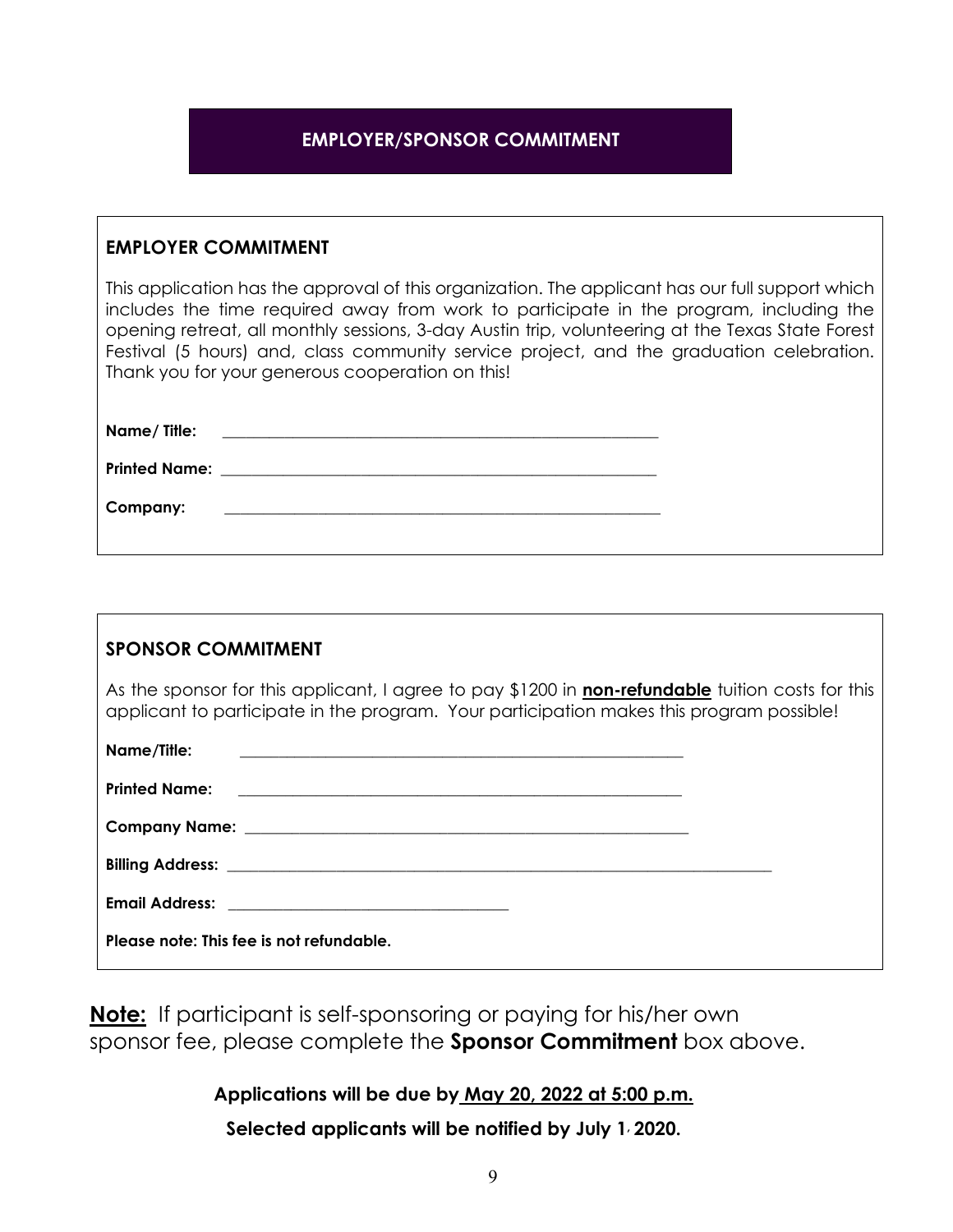

# **Participant Profile Consent Form**

# **Select one of the following options**

- o I hereby grant full permission to Leadership Lufkin to use my photo and profile information from the Leadership Lufkin application in any publication or advertising materials (printed or electronic). This consent also serves to waive all rights of privacy or compensation which I may have in connection with the use of my photograph or profile information.
- o Please do not use my photograph in any publication or advertising materials.
- o Please do not use my profile information from the Leadership Lufkin application in any publication or advertising materials.

**\_\_\_\_\_\_\_\_\_\_\_\_\_\_\_\_\_\_\_\_\_\_\_\_\_\_\_\_\_\_\_\_\_\_\_\_\_\_\_\_\_\_\_\_\_\_\_\_\_\_\_\_\_\_\_\_**

**\_\_\_\_\_\_\_\_\_\_\_\_\_\_\_\_\_\_\_\_\_\_\_\_\_\_\_\_\_\_\_\_\_\_\_\_\_\_\_\_\_\_\_\_\_\_\_\_\_\_\_\_\_\_\_\_**

**\_\_\_\_\_\_\_\_\_\_\_\_\_\_\_\_\_\_\_\_\_\_\_\_\_\_\_\_\_\_\_\_\_\_\_\_\_\_\_\_\_\_\_\_\_\_\_\_\_\_\_\_\_\_\_\_**

**\_\_\_\_\_\_\_\_\_\_\_\_\_\_\_\_\_\_\_\_\_\_\_\_\_ \_\_\_\_\_\_\_\_\_\_\_\_\_\_\_\_\_\_\_ \_\_\_\_\_\_\_\_\_**

**\_\_\_\_\_\_\_\_\_\_\_\_\_\_\_\_\_\_\_\_\_\_\_\_\_\_\_\_\_\_\_\_\_\_\_\_\_\_\_\_\_\_\_\_\_\_\_\_\_\_\_\_\_\_\_\_**

| Λ<br>lam |  |
|----------|--|
|----------|--|

## **Business/Organization**

**Address**

**City State Zip**

**Signature Date**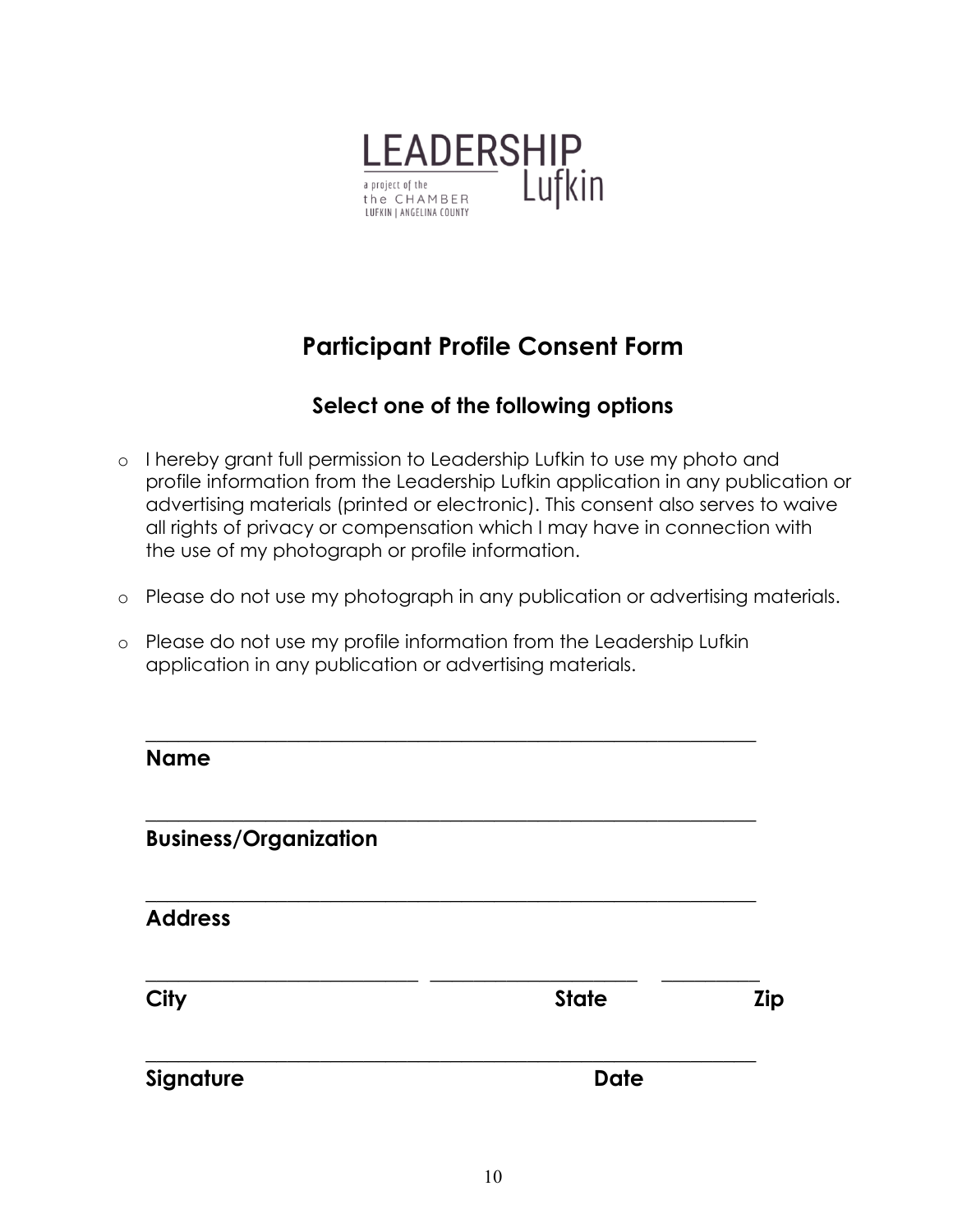

# **Leadership Lufkin Transport Liability Release Form**

I, \_\_\_\_\_\_\_\_\_\_\_\_\_\_\_\_\_\_\_\_\_\_\_\_\_\_\_, am voluntarily riding to and from sessions of Leadership Lufkin, sometimes in personal vehicles, and at other times in vehicles or buses, either rented or provided on a pro bono basis to benefit the Leadership Lufkin program and the Lufkin/Angelina County Chamber of Commerce, as well as benefiting me as a member of the Leadership Lufkin program.

I realize that travel in these vehicles is a risk, just as any travel in any vehicle is a risk when I am driving or anyone else is driving, and that road conditions, weather conditions and the actions of other drivers will influence the safety conditions of travel.

I hereby release the drivers, providers of the vehicles, whether owned or rented/leased, all participants in Leadership Lufkin and their employers; all representatives of Leadership Lufkin and the Lufkin/Angelina County Chamber of Commerce and their employees; from any liability from any injuries that may be associated with driving to and from Leadership Lufkin activities.

| Signed this   | day of |  |
|---------------|--------|--|
|               |        |  |
| Signature:    |        |  |
|               |        |  |
| Printed Name: |        |  |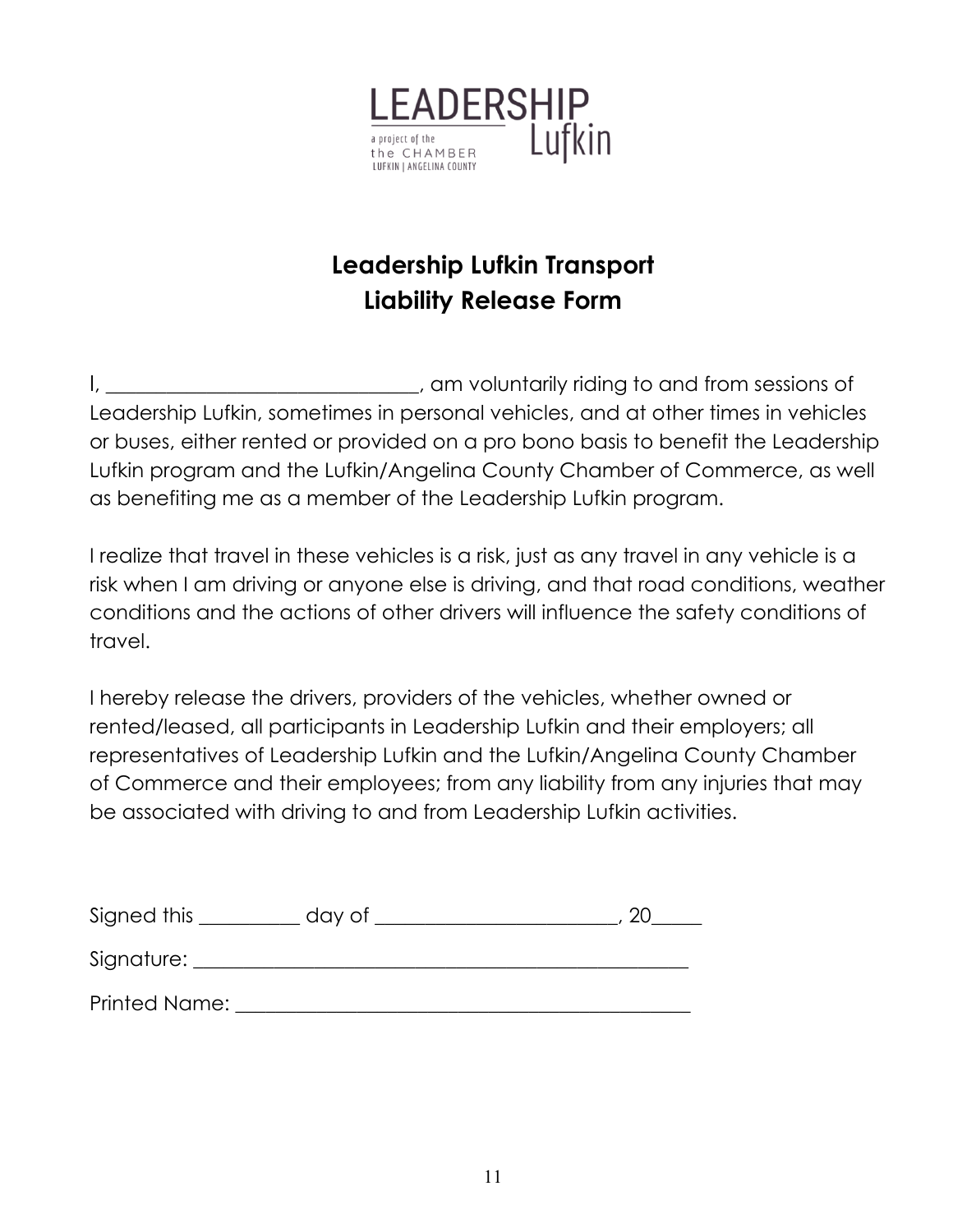# **Basic Requirements for Leadership Lufkin**

(Applicants, Please Keep This Page)

- ♦ **Attendance is required for all sessions.** Dates are tentative but should be finalized by the opening reception. After the year begins, dates will not change unless absolutely necessary and you will be given ample notice. Arriving on time at the designated locations for each session is required. Time will be docked for arriving late, leaving early, leaving during lunch, or leaving during a session.
- ♦ **Bus -** If a bus is provided for any session, you are REQUIRED to ride with the class. This includes the bus ride to Austin and back from Austin for State Government Days.
- ♦ **Absences – To graduate, you are only allowed to miss four (4) hours total during the Leadership Lufkin year from the regular sessions.** Any tardiness or partial days will be included in this four (4) hour total.
- ♦ **Mandatory – No absences are allowed from the following LL activities, which are outside of the regular sessions:** 
	- ❖ Attending the Opening Retreat (16+ hours/2 full days)
	- Attending the State Government Session (24+ hours/3 full days). You are also required to ride the bus to and from Austin.
	- Volunteering at the Texas State Forest Festival (5 hours minimum)
- ♦ **School Board Meeting -** You are required to attend a school board meeting within Angelina County. Contact the school's office for their meeting dates and times.
- ♦ **Angelina County Commissioners Court -** You are required to attend an Angelina County Commissioners Court session.(County Commissioner's Court meets the 2nd & 4th Tuesday of each month at 10:00 a.m.)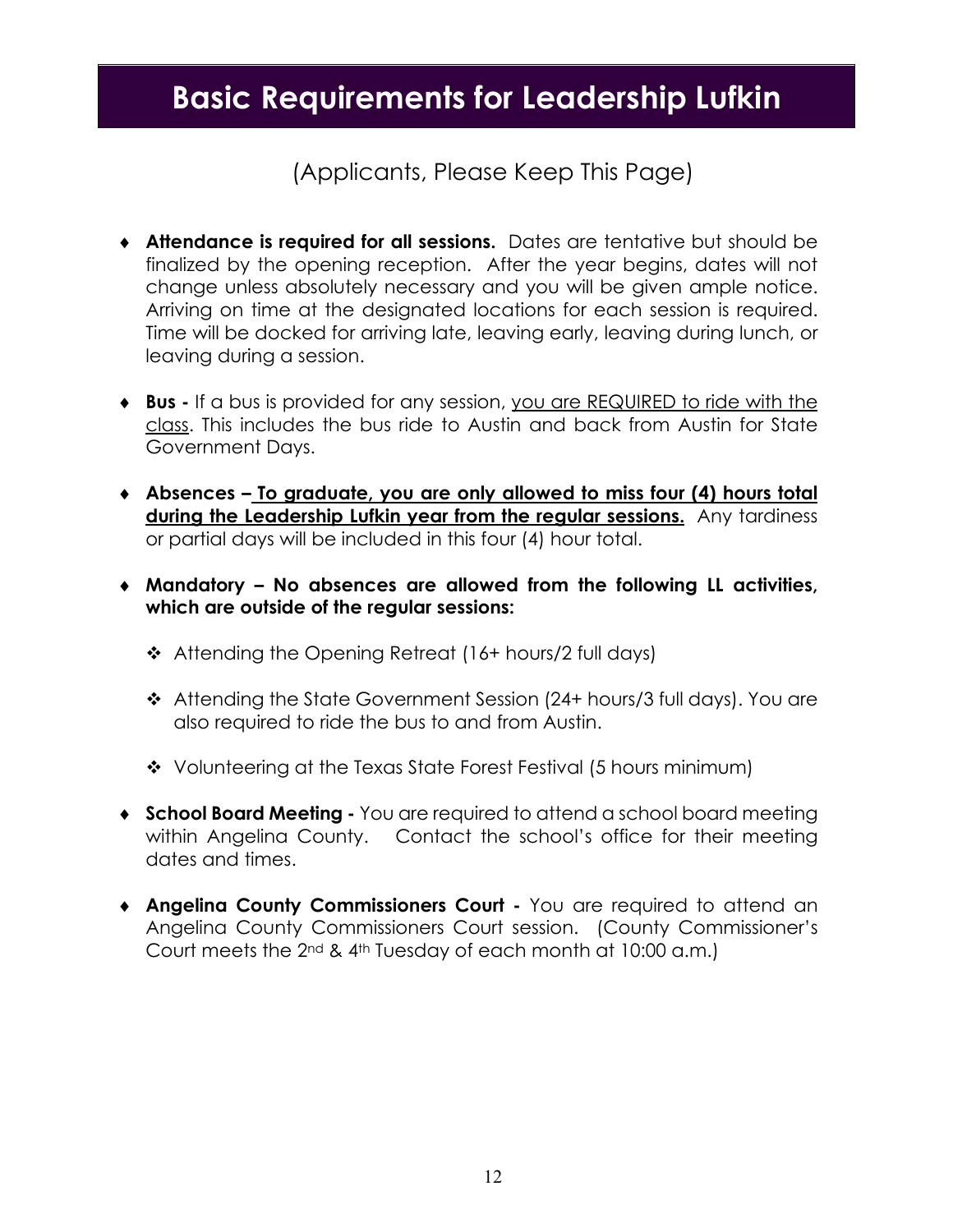- ♦ **City Council Meeting –** You are required to attend a City Council Meeting**. (**City Council meets on the 1st and 3rd Tuesday at 5:00 p.m. in the Lufkin City Council Chamber, Room 102.)
- ♦ **Police Ride-Along -** You are required to ride with a representative of the Lufkin Police Department for 3 hours, prior to the November meeting. More details will be provided later.
- ♦ **Texas State Forest Festival -** Volunteering for a minimum of 5 hours at the Texas State Forest Festival, typically on Friday night, Saturday, or Saturday night, is required.You will have the opportunity to sign up for these designated shifts online immediately following the retreat.
- ♦ **Class Project -** You are required to actively participate in the class community service project that will be an impact to the community. This must be completed prior to graduation.
- ♦ **Chamber Committee -** At the end of your Leadership year, we ask you consider volunteering on a Chamber Committee.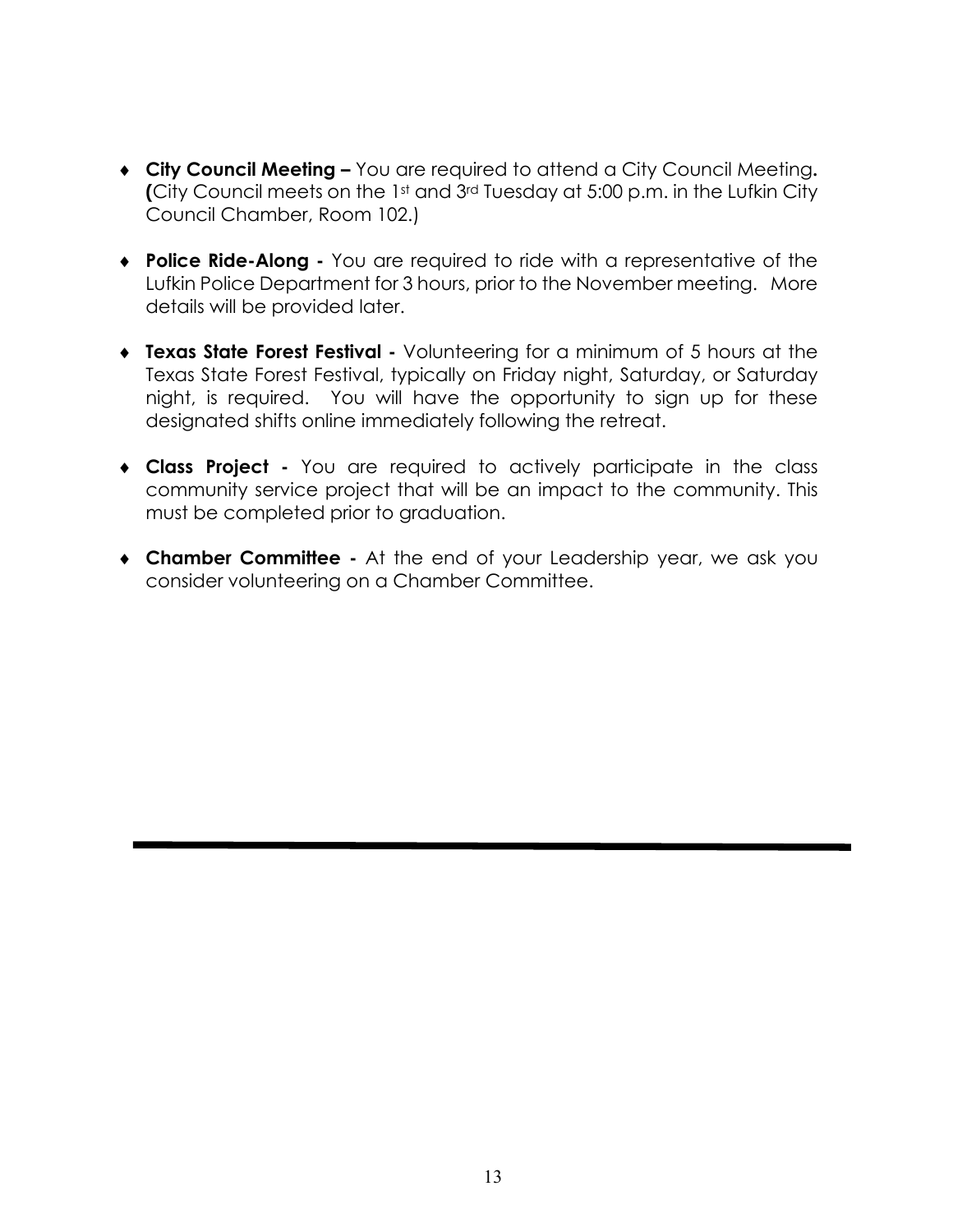# **COMMITMENT STATEMENT**

*(Please initial each item to acknowledge requirement and sign below.)*

**at all times--in dress, speech and actions.** 

#### **I agree to the following mandatory guidelines for Leadership Lufkin. I understand that to graduate from Leadership Lufkin, I must:**

| Attend all sessions.                                                                                                                                                        |
|-----------------------------------------------------------------------------------------------------------------------------------------------------------------------------|
| Attend the opening retreat (a two-day, out-of-town overnight session in late August).                                                                                       |
| Attend one full day, regular session each month for seven months, as scheduled. (Exception<br>is made for missing a maximum of four (4) hours in order to graduate.)        |
| Complete outside assignments, i.e., city council meeting, county commissioner's court,<br>school board meeting, police ride-along, class community service project, etc.    |
| Attend a two or three-day session for state government in Austin which includes riding the<br>bus to and from Austin with the class and attending all scheduled activities. |
| Volunteer for a minimum of 5 hours at the Texas State Forest Festival on Friday, Saturday,<br>or Sunday.                                                                    |
| Participate actively and enthusiastically in the Leadership Lufkin class community service project.                                                                         |
| Consider volunteering at the end of your Leadership year on a Chamber committee.                                                                                            |
| Agree to represent my community, my employer, and the Chamber in a professional manner                                                                                      |

I have cleared my calendar to participate in the Leadership Lufkin program. I commit to attending the opening retreat, all regular sessions, 2 or 3-day Austin trip, volunteer sessions for The Texas State Forest Festival, class volunteer project, the graduation celebration and all items mentioned above. If applicable, I have my employer's support as indicated below and next page. If selected, I will devote the time and resources necessary to complete the program. Even though emergencies do arise, any participant missing more than four hours, for whatever reason, may be asked to withdraw from the program.

| <b>Applicant Signature</b> |             |             |
|----------------------------|-------------|-------------|
|                            |             | <b>Date</b> |
| <b>Employer Signature</b>  | <b>Date</b> |             |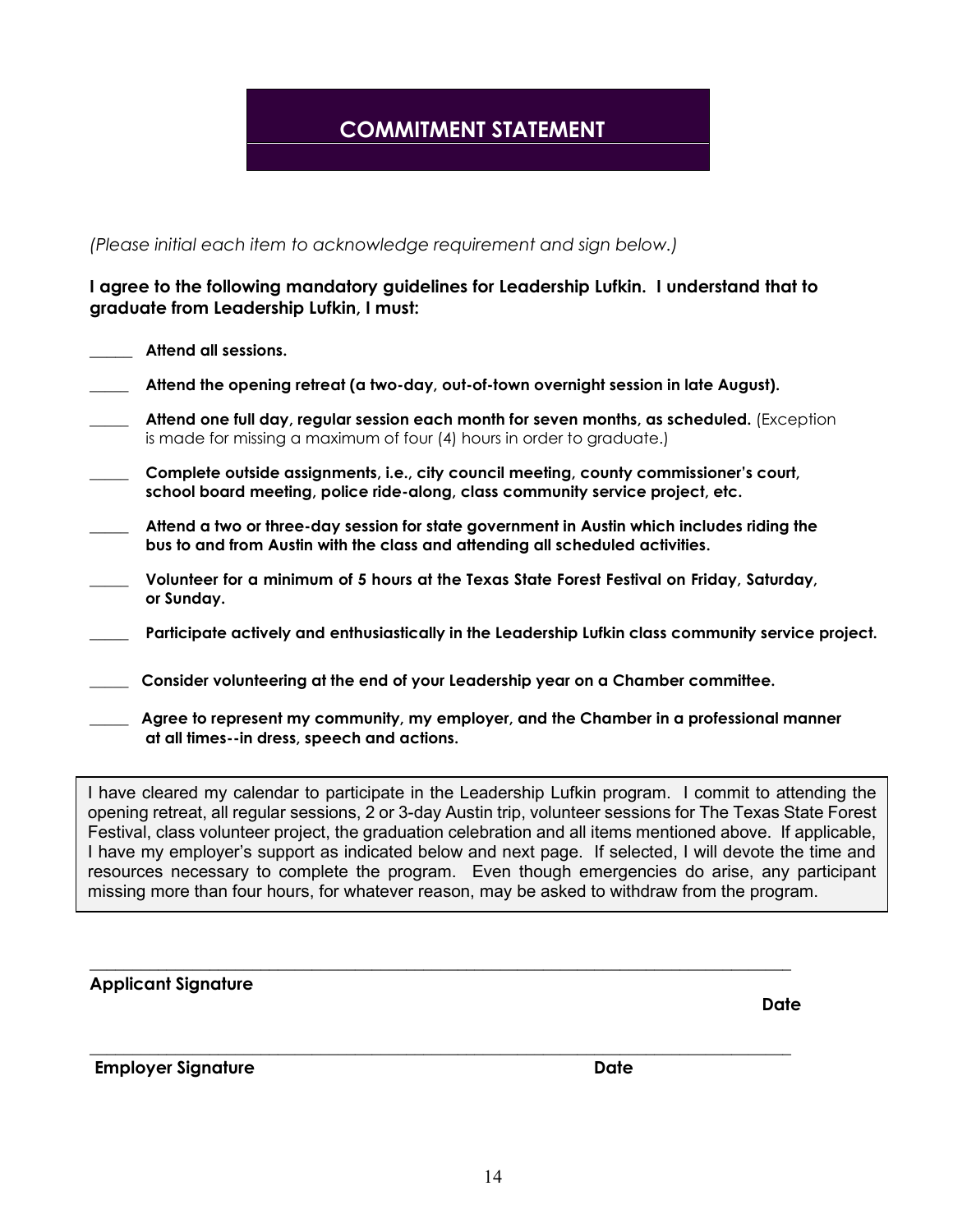# **2022-2023 CLASS (#40) SCHEDULE**

# **Presenting Sponsor: Community Title**

 *(This schedule is tentative but should not change unless there is a major conflict.)*

| <b>Sessions</b>                             | <u>Dates</u>                                           |
|---------------------------------------------|--------------------------------------------------------|
| <b>Welcome Reception</b>                    | August 2, 2022<br>(6:30 PM) Crown Colony Country Club  |
| <b>Opening Retreat</b>                      | August 19-20, 2022                                     |
| <b>Community Impact Day</b>                 | September 1, 2022<br>$7:45$ AM $-5:00$ PM              |
| <b>Education Day</b>                        | October 6, 2022<br>$7:45$ AM $-5:00$ PM                |
| <b>Health Care &amp; Safety Day</b>         | November 3, 2022<br>$7:45$ AM $-5:00$ PM               |
| <b>Business &amp; Economy Day</b>           | December 1, 2022<br>$7:45$ AM $-5:00$ PM               |
| <b>Quality of Life Day</b>                  | January 12, 2023<br>7:45 AM - 5:00 PM                  |
| <b>State Government/Austin Trip</b>         | February 14-16, 2023<br>February 15th, 2023- Reception |
| <b>Local Government Day</b>                 | March 2, 2023<br>7:45 AM - 5:00 PM                     |
| <b>Call to Action Day</b>                   | April 13, 2023<br>$7:45$ AM $-5:00$ PM                 |
| 1/2 Day Session<br>Leadership Lufkin Alumni | May 4, 2023 (7:45 - 12:00)                             |
| <b>Graduation</b>                           | May 16, 2023 6:00 PM                                   |
| <b>Other important Dates</b>                |                                                        |
| <b>Texas State Forest Festival</b>          | September 15-18, 2022                                  |